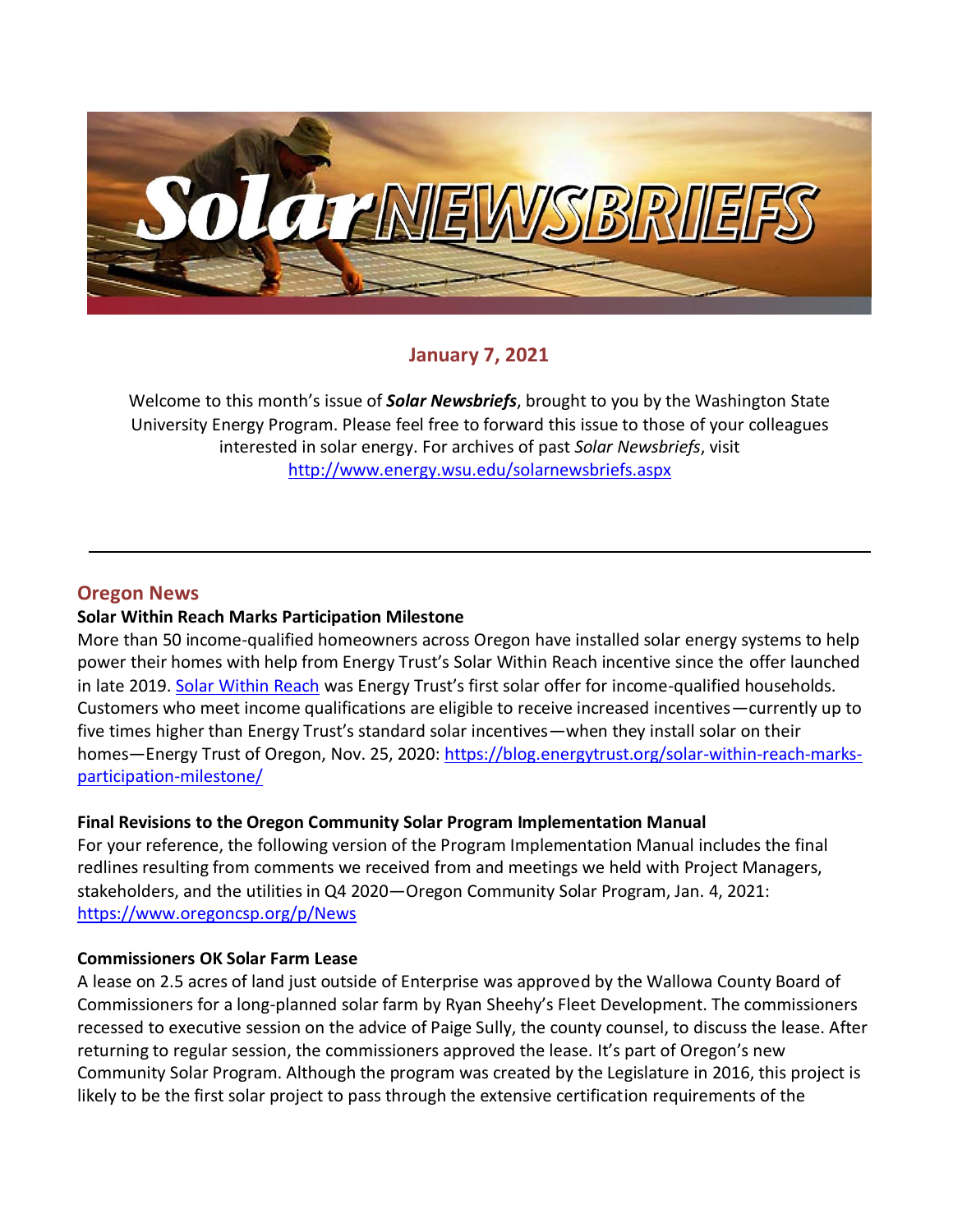program—Bill Bradshaw, *Wallowa County Chieftain*, Dec. 22, 2020: [https://www.wallowa.com/news/commissioners-ok-solar-farm-lease/article\\_0c285a6a-4165-11eb](https://www.wallowa.com/news/commissioners-ok-solar-farm-lease/article_0c285a6a-4165-11eb-bb2c-4b07d763e5ab.html)[bb2c-4b07d763e5ab.html](https://www.wallowa.com/news/commissioners-ok-solar-farm-lease/article_0c285a6a-4165-11eb-bb2c-4b07d763e5ab.html) 

### **Filling the Void**

Driving south on Highway 19 from Arlington on the Columbia River, the road climbs steadily through rolling hills. After only a few miles, the road reaches the Columbia plateau, where dryland wheat farms stretch as far as the eye can see. Marion Weatherford owns a wheat farm on the plateau close to where his family has been farming for five generations—Nick Cunningham, *Oregon Business*, Dec. 15, 2020: <https://www.oregonbusiness.com/article/energy-environment/item/19220-filling-the-void>

## **Washington**

### **Washington State Energy Efficiency and Solar Grants**

The application period for the Washington State Energy Efficiency Grant Program is now open. Applications are due by January 29, 2021. Eligible applicants include Washington State local agencies, public higher education institutions, public school districts, state agencies, and federally recognized tribal governments. Priority for awards will be given to projects that leverage a higher percentage of non-state funds, projects with higher energy savings, and first-time applicants. More information may be found at the Washington State Department of Commerce website: <https://www.commerce.wa.gov/growing-the-economy/energy/energy-efficiency-and-solar-grants/>

### **What Will a Green WA Electric Grid Look Like?**

Power used to be pretty simple for utility companies: build a coal plant or dam, run transmission wires and some substations and customers flip a light switch. But the pressures of electric vehicles and climate change are quickly pushing electric grids to evolve, and Washington state and utility providers are grappling with the best way to move forward—AaronKunkler, *Seattle Weekly*, Dec. 10, 2020: <https://www.seattleweekly.com/news/what-will-a-green-wa-electric-grid-look-like/>

#### **Rainshadow Solar Installs Solar Panels at Eastsound Suites**

Eastsound Suites on Main Street is the latest Orcas business to begin generating their own electricity. Orcas-based installer, Rainshadow Solar, completed installation earlier this month of 34 PV panels on the building's cross gable roof. The 13.4 kW system is expected to generate more than 14,000 kWh of clean energy annually — producing nearly 75% of Eastsound Suites' annual energy use—*The Islands' Sounder*, Dec. 23, 2020: [https://www.islandssounder.com/life/rainshadow-solar-installs-solar-panels](https://www.islandssounder.com/life/rainshadow-solar-installs-solar-panels-at-eastsound-suites-paid-column/)[at-eastsound-suites-paid-column/](https://www.islandssounder.com/life/rainshadow-solar-installs-solar-panels-at-eastsound-suites-paid-column/)

### **Solar Industry**

#### **Solar Investment Tax Credit Extended at 26% for Two Additional Years**

Extended renewable energy tax credits have been included in a \$1.4 trillion federal spending package alongside a \$900 billion COVID-19 virus relief spending bill. The solar investment tax credit (ITC), which was scheduled to drop from 26% to 22% in 2021, will stay at 26% for two more years. The wind industry also received a limited extension of its production tax credit. This means that solar projects in all market segments — residential, commercial, industrial, utility-scale — that begin construction in 2021 and 2022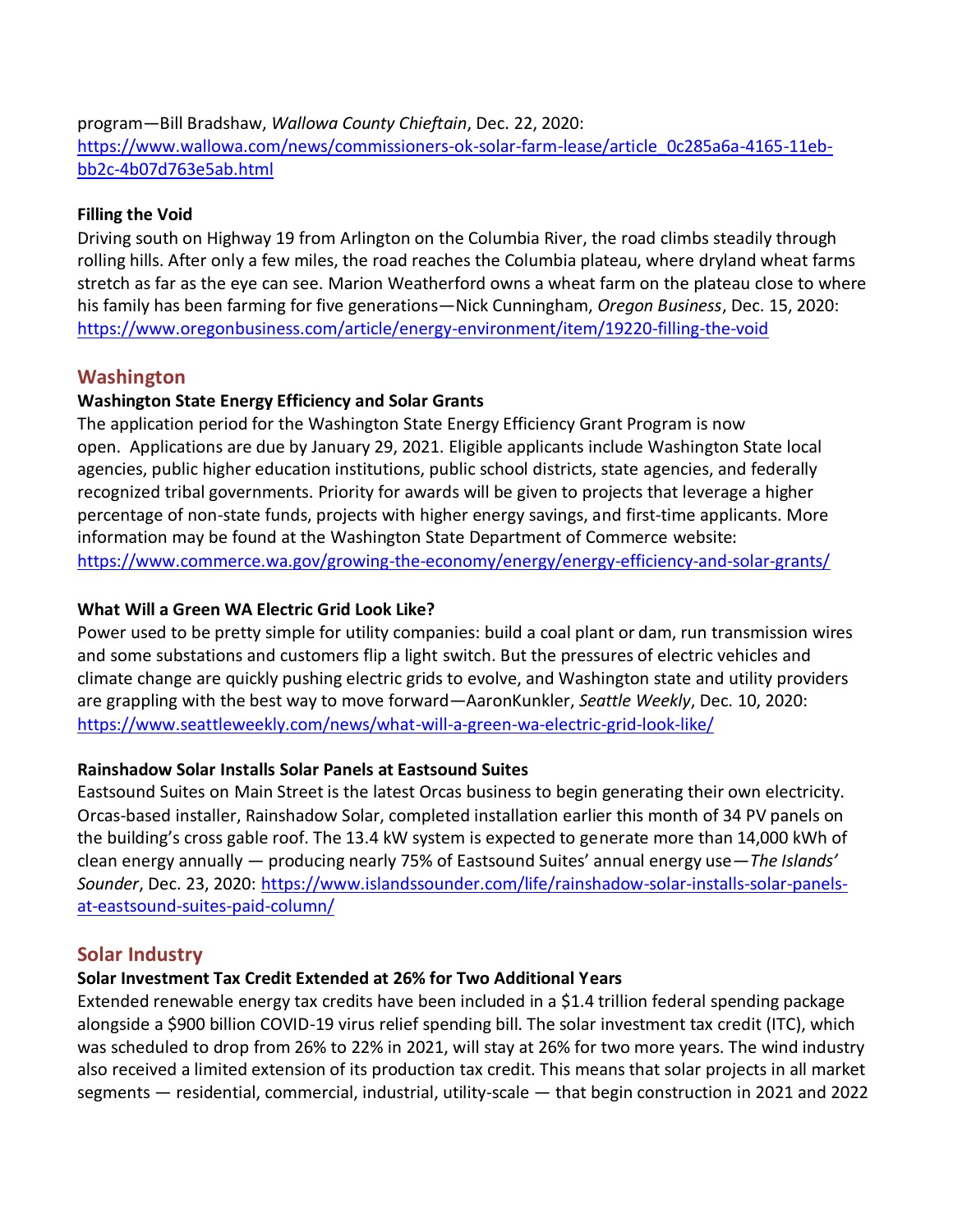will still be able to receive a tax credit at 26%—Kelly Pickerel, *Solar Power World*, Dec. 21, 2020: [https://www.solarpowerworldonline.com/2020/12/solar-investment-tax-credit-extended-at-26-for](https://www.solarpowerworldonline.com/2020/12/solar-investment-tax-credit-extended-at-26-for-two-additional-years/)[two-additional-years/](https://www.solarpowerworldonline.com/2020/12/solar-investment-tax-credit-extended-at-26-for-two-additional-years/) 

## **A No-Brainer for U.S. Job Creation: Update Solar Permitting and Inspections**

Solar is big enough now that its soft costs are a real drag on local economic activity. Soft costs in the U.S. defy the example of other countries that install solar at one-third the cost because of how the steps that drive soft costs have been structured—Yann Brandt and Mike Casey, *pv magazine*, Jan. 1, 2021: [https://pv-magazine-usa.com/2021/01/01/a-no-brainer-for-u-s-job-creation-update-solar-permitting](https://pv-magazine-usa.com/2021/01/01/a-no-brainer-for-u-s-job-creation-update-solar-permitting-and-inspections/)[and-inspections/](https://pv-magazine-usa.com/2021/01/01/a-no-brainer-for-u-s-job-creation-update-solar-permitting-and-inspections/)

# **Solar Recycling**

## **PV Module Recycling Could Harm US Solar Industry**

The solar industry cannot claim to be a clean energy source if it leaves a trail of hazardous waste. But, absent a cogent PV recycling policy, the United States risks sending millions of solar modules and tons of toxics to landfill in the coming years. A new initiative by Recycle PV Solar seeks to address this problem—Becky Beetz and Eric Wesoff, *pv magazine*, Dec. 7, 2020: [https://www.pv](https://www.pv-magazine.com/2020/12/07/pv-module-recycling-could-harm-us-solar-industry/)[magazine.com/2020/12/07/pv-module-recycling-could-harm-us-solar-industry/](https://www.pv-magazine.com/2020/12/07/pv-module-recycling-could-harm-us-solar-industry/)

### **No 'Green Halo' for Renewables: First Solar, Veolia, Others Tackle Wind and Solar Environmental Impacts**

Renewables are vaunted for their ability to reduce greenhouse gas emissions as part of the push to address climate change in the United States and elsewhere, but that doesn't mean they have zero environmental impact. Projections [from the Energy Information Administration](https://www.eia.gov/outlooks/aeo/pdf/aeo2019.pdf) (EIA) show the share of renewable generation increasing from 18% in 2018 to to 31% in the U.S. by 2050—Lynn Freehill-Maye, Utility Dive, Dec.14, 2020: [https://www.utilitydive.com/news/no-green-halo-for-renewables-first-solar](https://www.utilitydive.com/news/no-green-halo-for-renewables-first-solar-veolia-others-tackle-wind-and/589249/)[veolia-others-tackle-wind-and/589249/](https://www.utilitydive.com/news/no-green-halo-for-renewables-first-solar-veolia-others-tackle-wind-and/589249/)

### **Solar Panel Recycling: What's the Plan?**

Solar energy is now cheaper than coal and natural gas in most nations, according to an October 2020 [report from the International Energy Agency.](https://www.iea.org/reports/world-energy-outlook-2020) Decreasing costs for solar photovoltaics (PV), along with efforts to minimize [non-hardware costs,](https://www.energy.gov/eere/articles/soft-costs-101-key-achieving-cheaper-solar-energy#:~:text=Soft%20costs%20are%20the%20non,and%20cover%20their%20bottom%20line.) help explain the increased solar capacity coming online to the electric grid. But as solar continues to grow, in addition to the existing solar PV capacity in the United States, those panels will eventually reach the end of their useful life. What will happen then?*—*National Association of Home Builders*,* Dec*.* 29, 2020: [http://nahbnow.com/2020/12/solar-panel-recycling](http://nahbnow.com/2020/12/solar-panel-recycling-whats-the-plan/)[whats-the-plan/](http://nahbnow.com/2020/12/solar-panel-recycling-whats-the-plan/)

## **Agrivoltaics**

**Combining Solar Energy and Agriculture to Mitigate Climate Change, Assist Rural Communities** Co-developing land for both solar photovoltaic power and agriculture could provide 20% of total electricity generation in the United States with an investment of less than 1% of the annual U.S. budget, [a new paper](https://www.mdpi.com/2071-1050/13/1/137?utm_source=miragenews&utm_medium=miragenews&utm_campaign=news) by Oregon State University researchers found. To read more and access the report—Mirage, Jan. 5, 2021: [https://www.miragenews.com/combining-solar-energy-and-agriculture-](https://www.miragenews.com/combining-solar-energy-and-agriculture-to-mitigate-climate-change-assist-rural-communities/)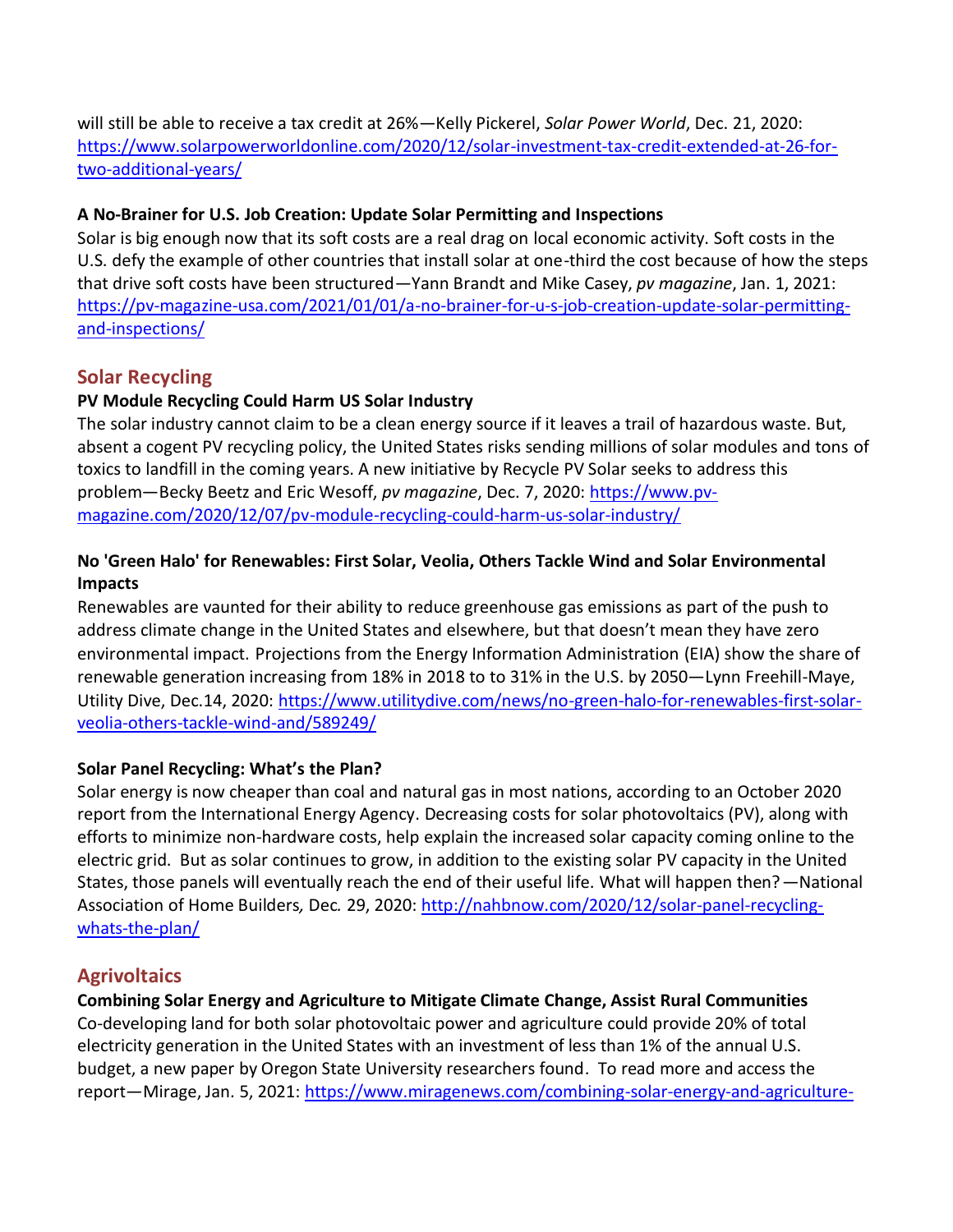### [to-mitigate-climate-change-assist-rural-communities/](https://www.miragenews.com/combining-solar-energy-and-agriculture-to-mitigate-climate-change-assist-rural-communities/)

See also: **Agrivoltaic Systems: Combining Solar Energy and Agriculture to Mitigate Climate Change, Assist Rural Communities**

- Wide-scale installation of agrivoltaic systems could lead to an annual reduction of 330,000 tons of carbon dioxide emissions in the U.S.
- Oregon State University researchers say co-locating solar and agriculture could provide 20 percent of U.S electricity generation.
- Using an investment of less than 1 percent of the annual U.S budget.

Editorial staff, *pvbuzz,* Jan. 6, 2021: [https://pvbuzz.com/agrivoltaic-systems-solar-energy-and](https://pvbuzz.com/agrivoltaic-systems-solar-energy-and-agriculture-mitigate-climate-change/)[agriculture-mitigate-climate-change/](https://pvbuzz.com/agrivoltaic-systems-solar-energy-and-agriculture-mitigate-climate-change/)

## **Upcoming Conferences, Webinars, etc.**

**[Solar Washington Presentation: Working in Solar-Installer:](https://www.solarwa.org/january_2021_solar_washington_presentation_working_in_solar_installer) Friday, January 15, 2021 12:00 PM** Join Solar Washington in this first in a series of presentations in 2021 focusing on workforce development in the solar industry. This presentation, scheduled for Friday, January 15 at 12:00 noon (Pacific) and titled, Working in Solar: Job Types at a Solar Installer, will outline the types of positions commonly found within a solar installation company. From design, installation, finance to marketing and more, Solar Washington Board member Kevin Moens (also of A&R Solar) will provide an overview of positions, needed skills, education and more. For more info and to register:

https://www.solarwa.org/january 2021 solar washington presentation working in solar installer

### **Solar+Storage Fire Safety Training: Single and Multifamily Residential: Tuesday, January 12, 2021 10:00 AM PT**

The solar PV and battery storage industry in the United States is rapidly growing, with more systems being installed each year. As with any technology, solar PV and battery storage systems are not without safety concerns. Although battery system failures are rare, firefighters need to be prepared when something unexpected does happen or a fire occurs where batteries are located. Unfortunately, battery storage safety training opportunities are limited. This webinar, hosted by Clean Energy Group, focuses on solar and battery response safety for single and multifamily residential projects. For more information and to register[: https://www.cesa.org/event/solarstorage-fire-safety-training/](https://www.cesa.org/event/solarstorage-fire-safety-training/)

### **Blueprint for Clean Energy: January 13, 2021, 9:00 AM: PT**

The Blueprint for Clean Energy team is excited to host Steph Speirs (BA '13), Co-founder and CEO of Solstice. Please join us for an exciting conversation with Steph as we discuss community solar and clean energy equity for all. Solstice offers a turnkey solution for the community solar industry. Steph and her team educate and connect communities to solar gardens, create financial innovations that expand access to all Americans, and provide a seamless digital platform for community solar Yale Center for Business and the Environment. To register see:

[https://yale.zoom.us/webinar/register/WN\\_AjHEwEJCRT6sqRw3Vj4PUw](https://yale.zoom.us/webinar/register/WN_AjHEwEJCRT6sqRw3Vj4PUw)

**[Solar Washington Presentation: Working in Solar-Utility:](https://www.solarwa.org/january_2021_solar_washington_presentation_working_in_solar_installer) Tuesday, February 2, 2021 12:00 PM** Join Solar Washington in this presentation scheduled for Tuesday, February 2 at 12:00 noon (Pacific)